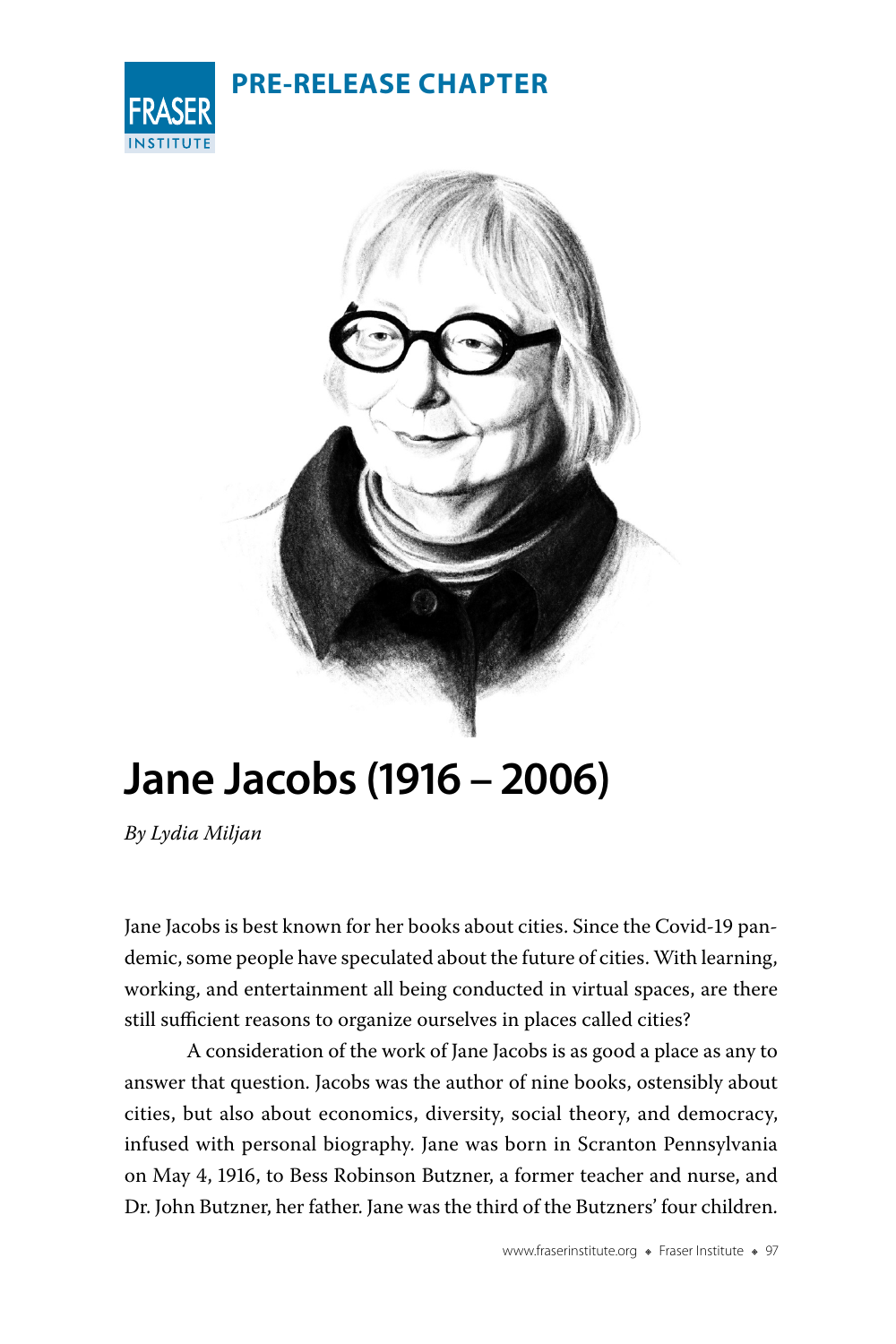Jane had an unremarkable childhood except that she found school and her teachers uninspiring. She managed to graduate high school, but with little recognition and few awards. Her dislike of formal education was so profound that she was grateful that she was able to complete high school unrecognized as it spared her a tedious college education. The lack of formal recognition Jane received from the education system was not because she was incapable or illsuited to learning—just the opposite—her interests and intellect were vast and the formal system of learning could not keep up with her.

Jane's parents advised their children to find two ways of earning a living: something they wanted to do and a skill or trade they could always rely on for an income. To fulfill the latter requirement, Jane trained at a business school and learned practical skills such as typing, shorthand, and stenography. But her preference was to be a writer. She knew that to succeed at that vocation she would need to develop a writer's skills, and to do so she approached the editor of a local newspaper to give her an unpaid job, which she stayed at for a year. In 1934, at age 18, she moved to New York. This move occurred midway through the Great Depression, but Jane was undaunted and continued to focus on her goal of becoming a writer. She eventually completed two years of university by attending continuing education courses through the Columbia University Extensions Program. Because she was free to take any course that interested her, Jane excelled at a broad range of subjects including geology, anthropology, economics, zoology, chemistry, and American constitutional law. It was in a course on constitutional law that she found the material for her first book, a monograph she edited on the rejected arguments of the constitution. Jane compiled *Constitutional Chaff: Rejected Suggestions of the Constitutional Convention of 1787, with Explanatory Argument* at age 25, despite having no formal credentials. The book was published in 1941 by the well-respected Columbia University Press.

Jacobs lived in New York for 34 years, mostly in Greenwich Village, where she would write about cities and urban planning and become a reluctant community activist. She spent her remaining 38 years in Toronto where she died in 2006. She was arrested twice, once for participating in a demonstration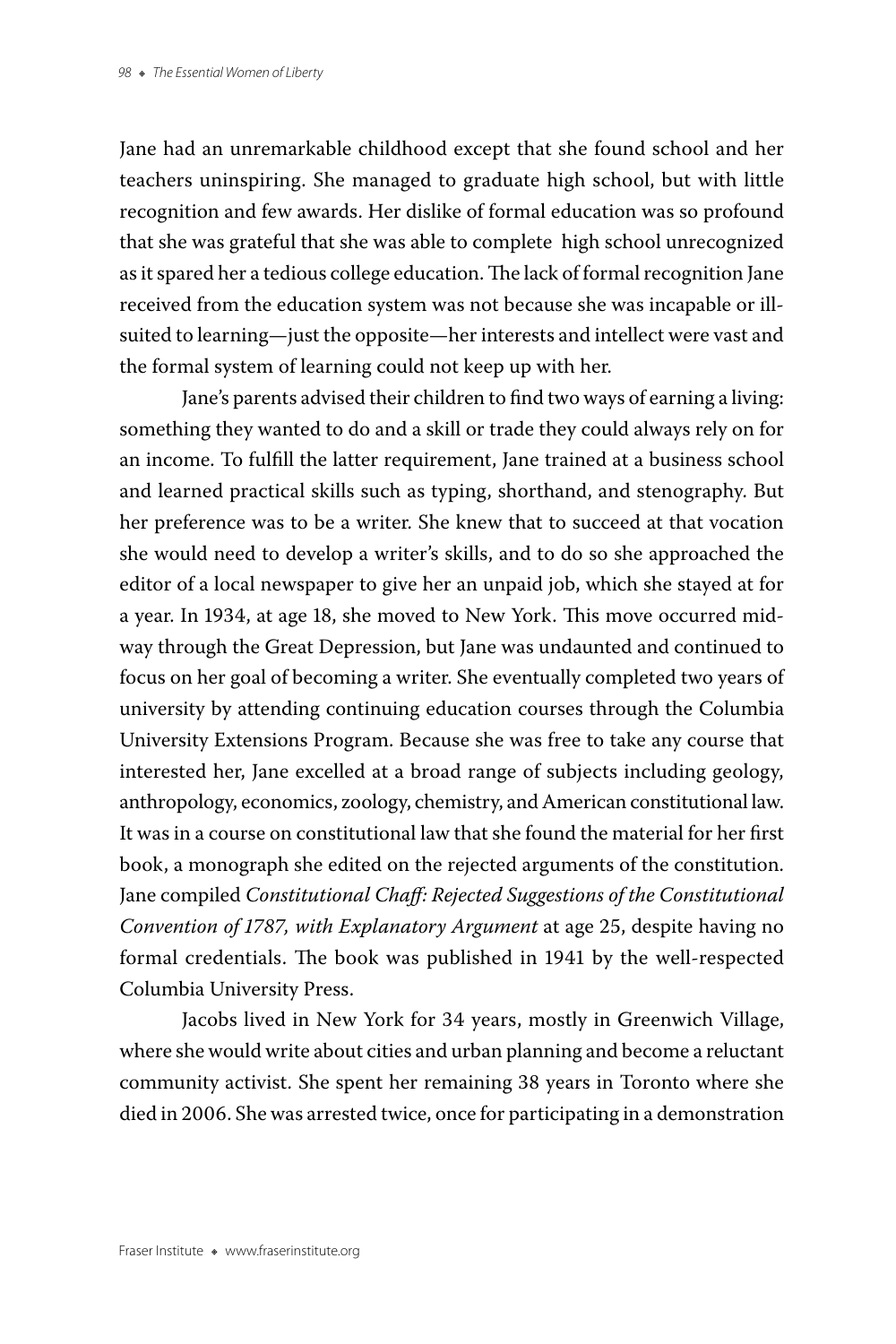to save her neighbourhood and once for protesting the Vietnam War.<sup>1</sup> But she was also highly acclaimed. In 1998 Jacobs was invested as an Officer of the Order of Canada. She received numerous other awards and accolades but refused all invitations for honorary doctorates, dismissing them as "false credentials" (Kanigel, 2017: 374). She was married to Donald Jacobs for 51 years and was the mother of their three children. Despite coming of age at a time when women stayed home to care for their families, Jane worked her entire life, taking only short maternity leaves for each of her children. She took time out to write books, and even rented a small office to give herself the time and space to think without distraction. In her later years, she complained that she was a slow and plodding writer who often had to decline invitations to give talks or write shorter articles so that she could work on her books. Some of those books took as long as 10 years to complete as she worked out theoretical and economic arguments.

Jacobs has been variously lauded and derided. She has been called "the most influential urban thinker of all time," a "genius of common sense," and the "godmother of urban America" (Kanigel, 2017: 6). But her nemesis, Robert Moses, New York's master planner, dismissed her as a mere mother. And one academic criticized her as "an amateur in the professional's den." She eluded political classification. A reviewer of perhaps her best-known book, *The Death and Life of Great American Cities,* noted, "It is the only book that we know of which is quoted in context both by liberals and conservatives."2 During her life, Jacobs was once a union member who recognized the benefits of collective bargaining and thought that the "right of workers to join unions of their choice is one of our important rights" (cited in Allen, 1997: 173). She also believed that women should have equal pay. However, she found the union leadership's "adherence to the Communist Party line" destructive for the union. That nuanced perspective might have been lost on the US State Department

<sup>1</sup> In December of 1967, she was arrested at an anti-draft demonstration protest. In fact, Jacobs' opposition to the Vietnam War explained her move to Toronto; she wanted to ensure that her sons would not be drafted into military service. On April 10, 1968, she was charged with riot, inciting to riot, criminal mischief, and obstructing government administration (Kanigel, 2017: 260).

<sup>2</sup> Book Review: *Death and Life*, American City Magazine, New York, as cited in Allen (1997): 50.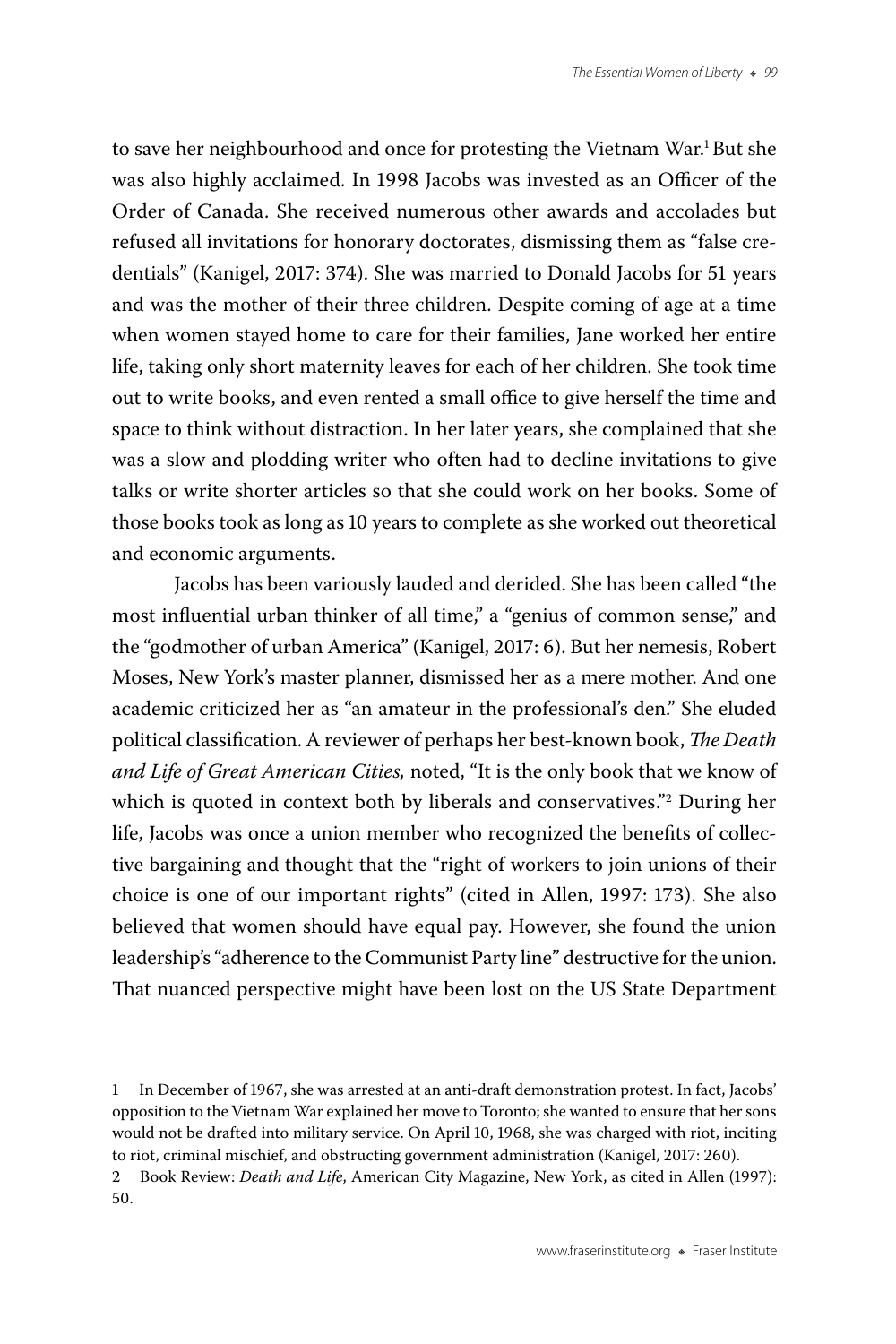when it investigated her for her beliefs during the height of McCarthyism. Her response to their questioning of her ideas was to write:

I was brought up to believe that there is no virtue in conforming meekly to the dominant opinion of the moment. I was encouraged to believe that simple conformity results in stagnation for a society, and that American progress has been largely owing to the opportunity for experimentation, the leeway given initiative, and to a gusto and a freedom for chewing over odd ideas. (cited in Allen, 1997: 169)

Even though she had many allies in her efforts to use affordable housing to reduce poverty and was a strong advocate for diversity in cities, she clashed with central planners and urban planning experts. Her lack of adherence to the ideas of a single political party or a narrow set of political beliefs came about partly through her focus on urban issues. As she put it, "what we were inventing was issue-oriented politics" (Kanigel, 2017: 228). She took care to not align herself with any one ideology.

Woven throughout her work is not the question of how to build a grand modern city—in fact, she was highly critical of planners' visions of the "garden city" and its sterility. Instead, she was more interested in how spontaneous order leads to the growth of cities and, conversely, how central planning causes the decline of cities. For example, her 1969 book, *The Economy of Cities,* starts, "This book is an outcome of my curiosity about why some cities grow and why others stagnate and decay" (Jacobs, 1969: 3). Similarly, in *Cities and the Wealth of Nations* she observed that any system of government or economics can have stagnant regions, but what she noted was that "the difference between stagnant regions that lose population and stagnant regions where people stay put is simply that people from places like Scranton, Wales and the deserted parts of Ontario can have realistic hopes of doing better somewhere else hand have the means to get there, while people in such stagnant places as Haiti, where most people stay put, lack a way of getting out or a place to go" (Jacobs, 1985: 72-73). In *Dark Age Ahead*, she asked bigger questions about culture and society: "How and why can a people so totally discard a formerly vital culture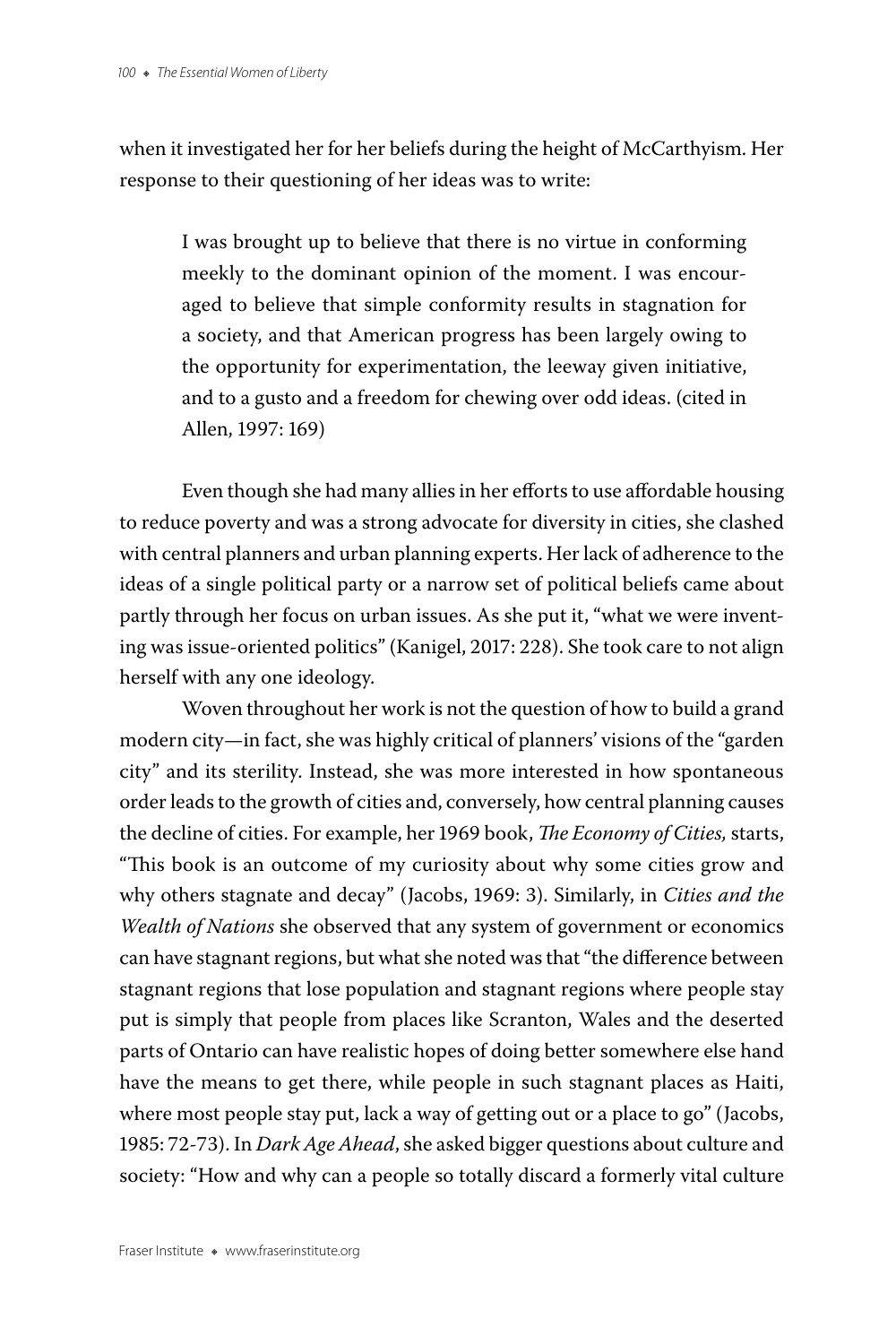that it becomes literally lost?" (Jacobs, 2005: 4). Despite her discussions about decline and decay, she believed that "life had the upper hand." In a letter to her publisher, Penguin, she balked at the suggestion that the title of her book *The Death and Life of Great American Cities* be shortened to exclude "and Life." Her response to the title change request was that this "sounds all doom and gloom and the battle lost."3

*The Death and Life of Great American Cities* was not her first book, nor her last, but it was the one that she is best known for and the one that had the most influence. It was the culmination of more than 20 years of work in journalism writing for various trade publications like *Architectural Forum* and for the propaganda office of the US State Department, first during the Second World War and then for the department's magazine *Amerika*, whose audience was Soviet citizens. Although her articles were diverse, many focused on urban issues, including some discussing New York's fashion districts (fur, leather, flowers, and diamonds) that she worked on while freelancing for *Vogue*. It was in her work for *Architectural Forum* that she honed her critical analysis of city planning. Although Jacobs admitted that like many others before and since, she had been seduced by exciting and ambitious architectural drawings of massive revitalization projects, once she looked beyond the artists' renditions and walked the streets of these developments, she came to realize that the most important element of these visions was missing: people.

Jacobs was a reluctant speaker, but a 10-minute talk she gave at an urban design conference at Harvard brought her to the attention of publishers and grant funders. Her talk attracted the support of Lewis Mumford, the leading architectural critic at *The New Yorker*. (Despite his early support of her, he was largely critical of *Death and Life*, saying she was "a more dubious character who has patched together out of the bits and pieces of her personal observation nothing less than a universal theory" (Kanigel, 2017: 216)). After her Harvard talk, Jacobs was courted by *Fortune Magazine* for which she expanded her ideas. The article she wrote for *Fortune* took aim at the urban planners who exalted the idea of the garden city. She described their ideas of the modern city the following way:

<sup>3</sup> Undated draft letter to Frank Rudman, Penguin Books, as cited in Allen (1997): 59-60.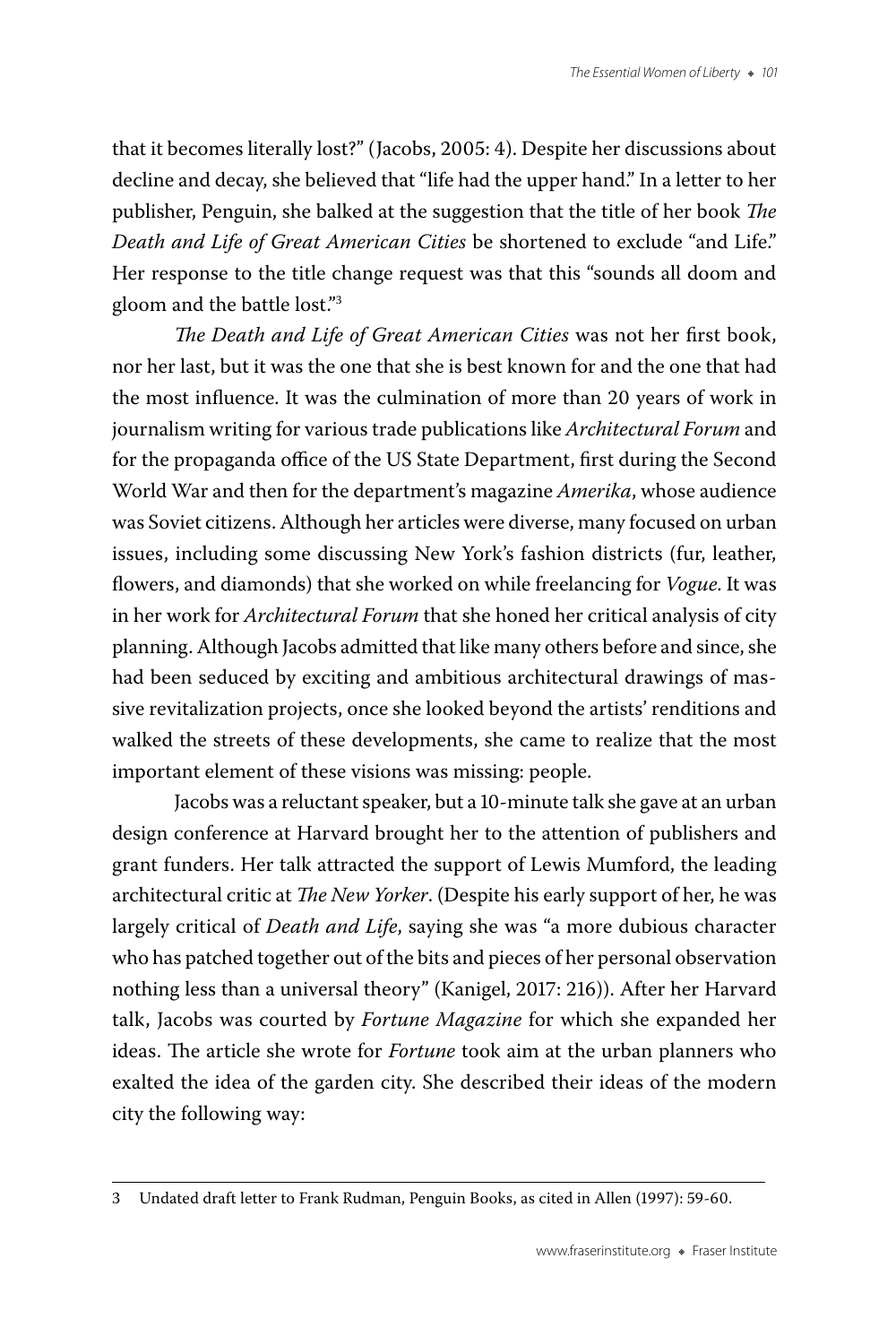They will be spacious, parklike, and uncrowded. They will feature long green vistas. They will be stable and symmetrical and orderly. They will be clean, impressive, and monumental. They will have all the attributes of a well-kept dignified cemetery. (Kanigel, 2017: 159)

The article led to her being introduced to Chadborune Gilpatric of the Rockefeller Foundation who provided her with a grant that enabled her to take time off from the *Architectural Forum* to write *Death and Life*.

# **The Death and Life of Great American Cities**

*Death and Life* has been described by some as a life-altering experience and derided by others as a quaint book written by a mother. It elicited strong reactions from friends and foes and was simultaneously credited for changing urban planning for a generation and denounced for being "unenlightened" and not "understanding the social costs of disease, poverty, and crime" (Kanigel, 2017: 213).

*Death and Life* leads readers to become excited about cities. Jacobs' portrait of city life is not completely flattering. She notes the smells, the traffic, and the cacophony, but she also rejoices in the spontaneous order of cities. *Death and Life* will help readers think with a different perspective about all the cities they have lived in and visited. What exactly was Jacobs' perspective? She described city life as a ballet. And that ballet was incomplete without sidewalks.

# **The importance of sidewalks**

Jacobs artfully described the "peculiar nature of cities." Much of what she observed was how integral sidewalks are to the smooth functioning of cities. Her criticism of urban planners of the time was that they did not understand how the relationship between people and the streets made for dynamic and safe cities. In her mind, the "garden cities" where people would be housed in towers and separated by green space were wholly unsuited to creating safe and dynamic spaces. To make her point she devoted three chapters in Part One of *Death and Life* on the many uses of sidewalks: safety, contact, assimilating children. In short, the larger and busier the sidewalk, the better it is for the city.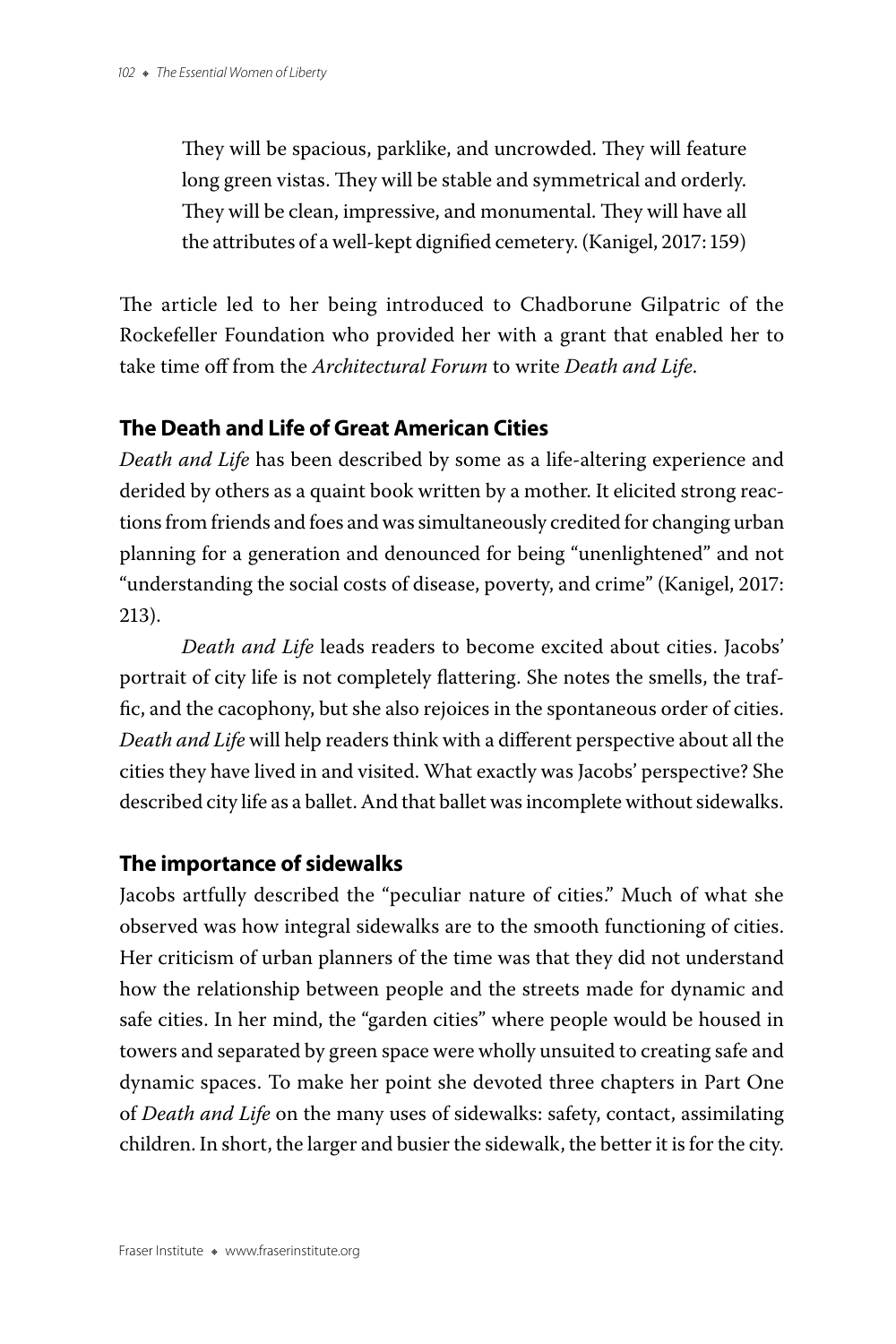#### *Safety*

How does a sidewalk make a neighbourhood safe? Jacobs answered this question by showing how busy streets protect people from "street barbarism." If a street is well used, she argued, it is a safe street. If, in contrast, it is deserted, then it is unsafe. Jacobs acknowledged that police are important, but explained that they do not single-handedly provide safety. She argued that the peace of a street is not kept by police; it is "kept primarily by an intricate, almost unconscious, network of voluntary controls and standards" (Jacobs, 1961: 32).

One way to ensure a street is safe is to allow for the "presence of strangers." Those strangers help maintain vitality. But to get both strangers and locals to be on the street you must have "eyes on the street." In contrast to strangers, the eyes on the street are the "natural proprietors of the street." These are the people who look out their windows and live on the street, but also those who work on the street. For the eyes on the street concept to work effectively and spontaneously, the people doing the looking must have something interesting to look at.

The basic requisite for such surveillance is a substantial quantity of stores and other public spaces sprinkled along the sidewalks of a district; enterprises and public places that are used by evening and night must be among them especially. Stores, bars and restaurants, as the chief examples, work in several different and complex ways to abet sidewalk safety. (Jacobs, 1961: 36)

To make her point, Jacobs contrasted a street containing walk-up apartments and housing to the garden city towers. Those garden cities are how urban planners used to create public housing in the 1950s and the 1960s, colloquially known worldwide as "the projects." Although she acknowledged that project housing included large windows and green spaces to look down on, Jacobs called those areas "dull" because there was no incentive for people to congregate in those areas. The distance between the eyes on the street and the street itself are so great that it cannot provide safety. Meanwhile, inside the building, while the corridors might be large, the elevators could be jammed and tampered with, and strangers could hide in dingy stairways. Her analysis of project housing showed that by taking people from the street and putting them into high-rises, urban planners had created the conditions for crime to flourish. In other words, the planners had inadvertently provided opportunities for bad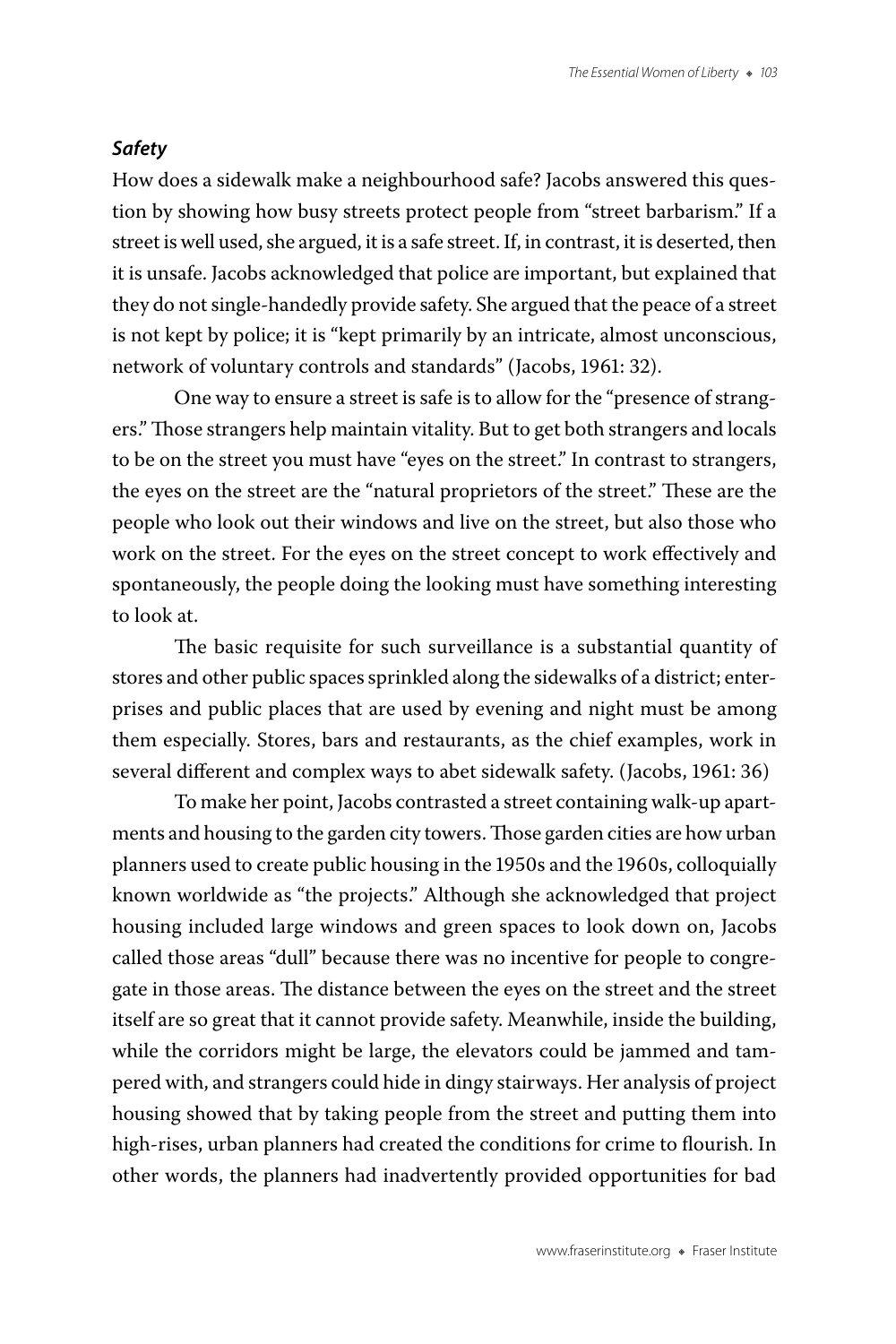actors to become even more powerful because they were not kept in check by the natural, neighbourhood surveillance of the streets. Although Jacobs admitted that there was plenty wrong with existing housing in big cities, including crowding, substandard buildings, and even vermin, the solution was not to create expensive tower blocks that displaced families, closed businesses, and destroyed communities, but instead to invest in more people-oriented spaces that selectively rehabilitated old buildings and also allowed for new spaces to be built that were in scale with how people actually lived.

#### *Contact*

The documentary *Citizen Jane: Battle for the Citizen* depicts the battles between city "reformers," such as planner Robert Moses, and Jacobs. The film shows the streets that Moses had labelled slums and earmarked for clearance. But where Moses saw people loitering with no adequate housing to go to, Jacobs saw a vibrant social life. At the centre of this social life was what she called "public characters." Public characters are those among us who have a wide circle of acquaintances with whom they are in contact. Her examples included the grocer, the cleaner, and the music schoolteacher, who all perform valuable roles in their primary occupation but also serve as messengers of community news and information. Jacobs noted that each of these public characters is tied to private enterprise. They offer services to the city's inhabitants and its visitors, but also provide social contact. And it is not just the public characters providing contact, but individuals occupying those same streets. Although Jacobs' book was criticized as being just the homey observations of a mother, it was rooted in evidence, including the number of businesses and livelihoods that disappeared as a direct consequence of "urban renewal."

In 1973, sociologist Mark Granovetter affirmed Jacobs' observations about contact in his argument that for people to get new information and ideas, weak ties were more important than strong ties (Granovetter, 1973). This was precisely what Jacobs had observed in her analysis of the street and in discussion with sociologist Herbert Gans. As she wrote, "Overcoming residential discrimination comes hard where people have no means of keeping a civilized public life on a basically dignified public footing, and their private lives on a private footing" (Jacobs, 1961: 72).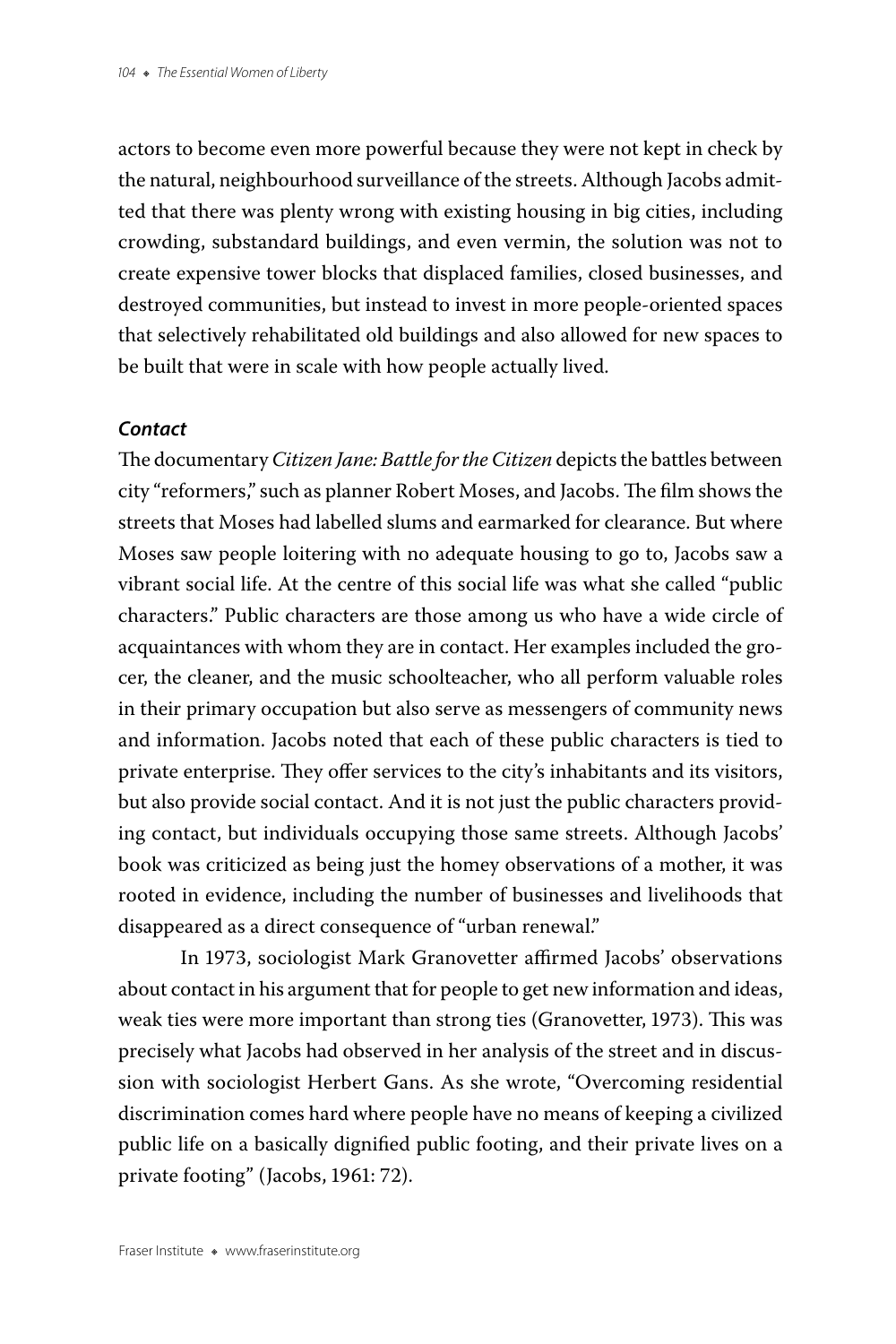#### *Assimilating children*

To reinforce her point that busy sidewalks are safe places, Jacobs devoted a chapter to a description of how streets also serve to assimilate children. Children playing on streets, cycling, and roller skating all help them find diverse places in which to play and learn. Her overall argument was that streets are the fabric of life that should include a diverse group of people. In particular, the assimilation of children is not the exclusive domain of women but should include both sexes. She observed, however, that while planners were predominately male, they often excluded men as part of "normal, daytime life wherever people live. In planning residential life, they aim at filling the presumed daily needs of impossibly vacuous housewives and preschool tots. They plan, in short, strictly for matriarchal societies" (Jacobs, 1961: 83).

Part Two of *Death and Life* is an examination of the conditions for city diversity; it focuses on what generates diversity. Jacobs examined these components: mixed use, small blocks, aged buildings, and concentration. She ended the section with a chapter on the myths of diversity. Part Three of the book offers Jacobs' detailed take on the forces of decline and regeneration. She ended the book by describing a new approach to planning—one that rejects the ideas and theories of the central planners.

## **Economics**

Jacobs' next books continued her work on cities by tackling their relevance to the study of economics. Although not as well known or even as well regarded as *Death and Life*, Jacobs used her critical mind in her books on economics to dispel conventional wisdom and stir passions. In *The Economy of Cities* she continued to ask why some cities stagnate and decay while others grow. She questioned conventional wisdom in both economics and archeology by arguing that cities came *before* agriculture. The initial impetus for some readers will be to dismiss Jacobs as an amateur. However, her method of taking the reader along with her on her journey of questioning previously held beliefs leads many to appreciate her arguments. She begins *The Economy of Cities* by providing a fable about a city she calls New Obsidian. This city arises out of the need to trade in the area's natural resource, obsidian, created by volcanic activity. The city is near the volcano, but far enough away from it for those who collect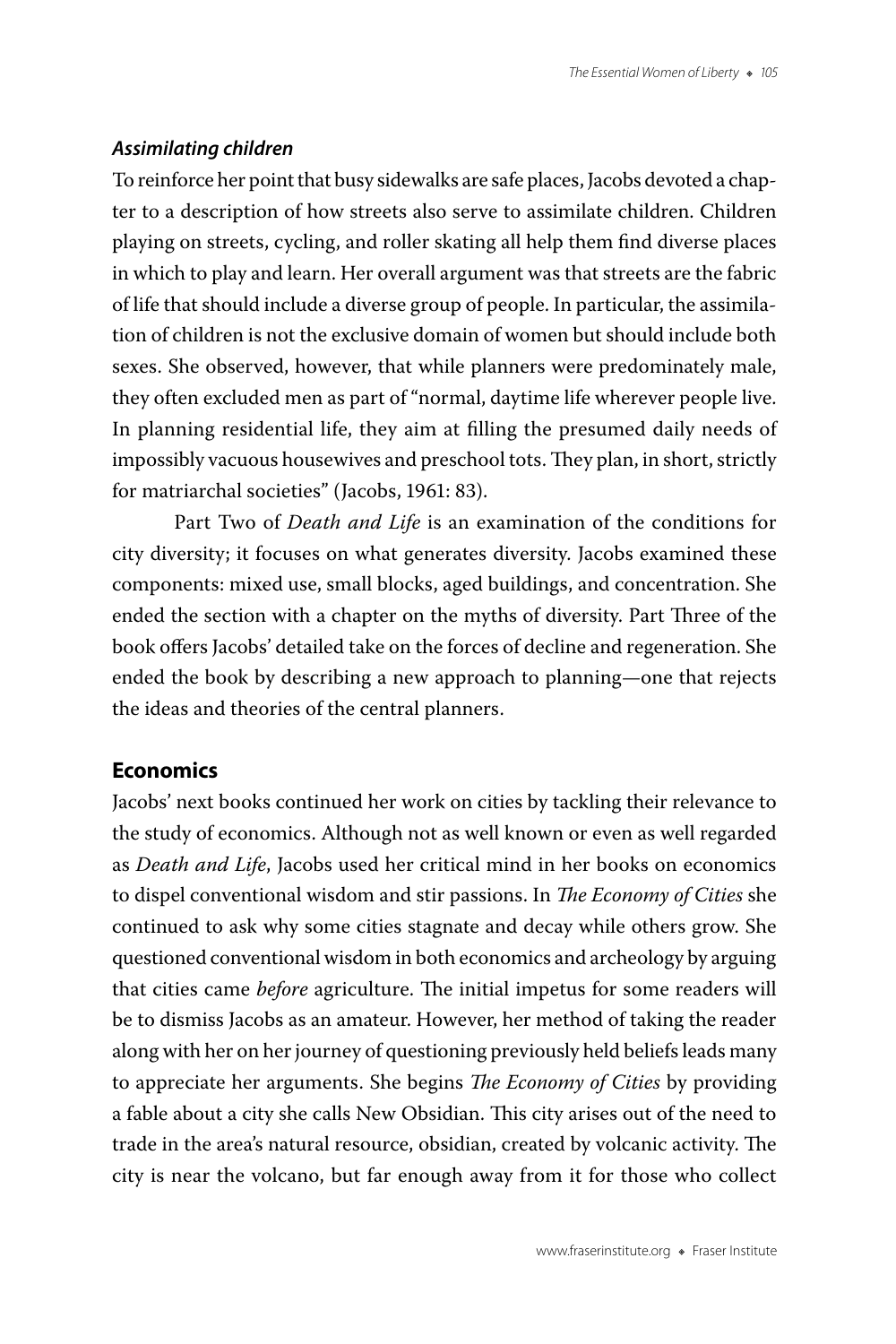obsidian to be protected. The city becomes a main trading hub for obsidian, but also a place where other things caught and gathered in the wild are traded: grains, animals, fruits, etc. Jacobs makes the case that only when the grains and seeds accumulate in the city do some become scattered about and grow. This, she argues is the beginning of agriculture—in cities, not in the countryside.

Jacobs did not claim that this theory was historic fact, but rather a parable explaining how cities create innovation for agriculture. She argued that the improvements in agriculture did not occur in the countryside, but in the cities. Industrialization, the creation of fertilizers, tractors, combines, etc. all arose out of the competition that occurs within cities. Those innovations were then transferred to the countryside and help explain the incredible improvements in food production that have characterized the 20<sup>th</sup> century. Her analysis stands the test of time as global hunger and poverty have declined despite a considerable population increase.

Although Jane Jacobs had no formal economics credentials, through her observation, reading, research, and analysis, she developed and articulated an explicit theory of economic development based on innovation. Nonetheless, she was critical of accepted economic thinking, including the prevailing view that agriculture leads to cities. Many of her ideas touched on important economic concepts such as creative destruction, economic diversity, government failure, and even the importance of innovation stemming from having a diverse group of people working together sometimes, and working in competition at other times. For Jacobs, all these forces came not from government, but from having people organized in cities.

## **Impact**

Despite being associated with left-wing political activism, Jacobs strenuously objected to government violation of individual freedom. American city planners in the 1950s and 1960s wielded enormous power as they sought to rid cities of urban blight and slums. They could declare that certain areas were slums and insist that they be cleared of inhabitants, businesses, and communities, which were then replaced with low-income housing in towering blocks. These drastic changes came at no small cost to government and society, but as Jacobs noted, it was false economy. She stated, "The economics of city rebuilding do not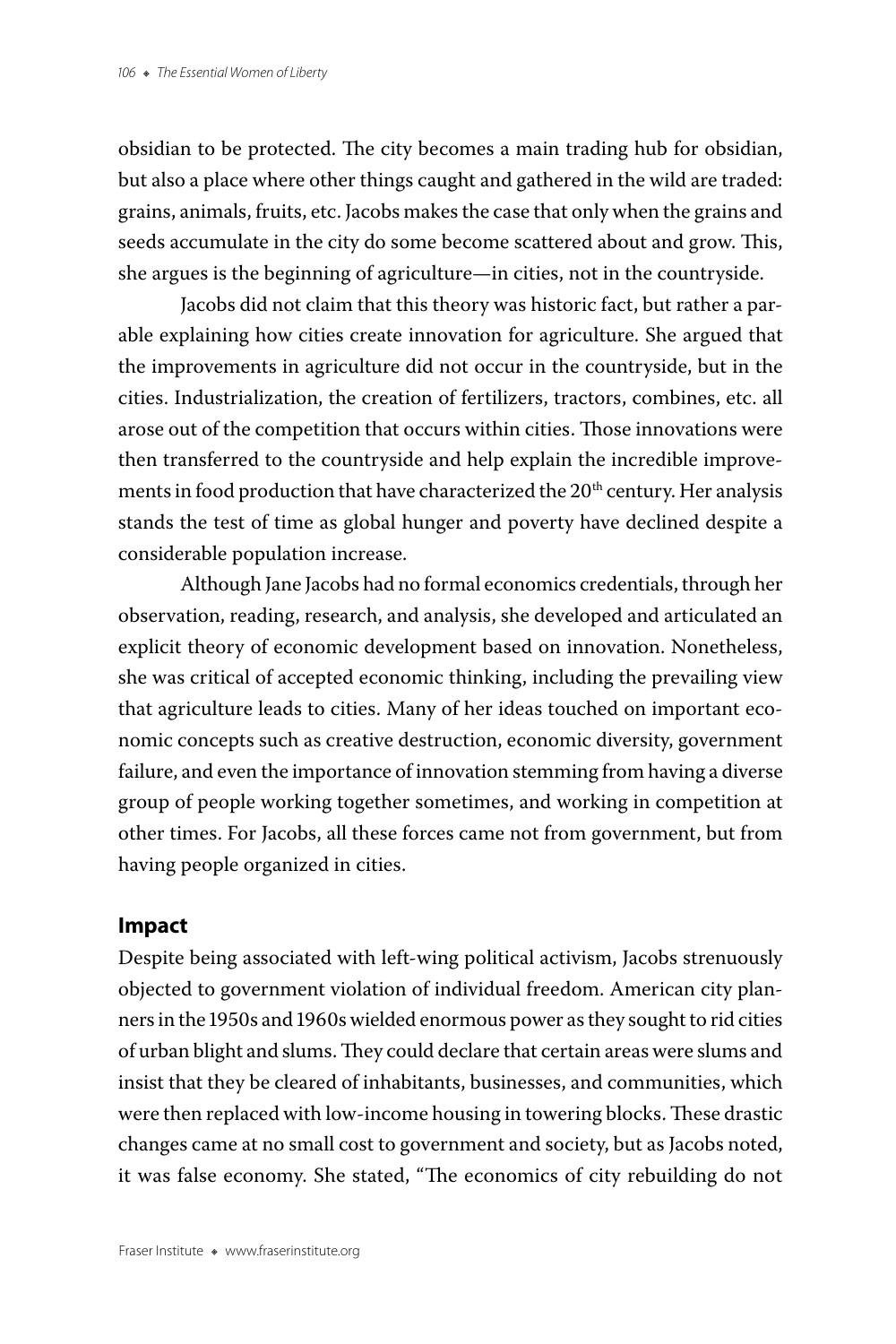rest soundly on reasoned investment of public tax subsidies, as urban renewal theory proclaims, but also on vast, involuntary subsidies wrung out of helpless site victims" (Jacobs, 1961). In fact, just after *Death and Life* was published, Jacobs' own neighborhood was earmarked for urban renewal and declared a slum. Thus began her most well-known contribution to community activism—her effort to prevent the West (Greenwich) Village from being destroyed.

Jacobs was also known for opposing large highway projects. Her initial foray into community activism was sparked by a plan to push a road through Washington Square Park in her neighborhood. Later, when she moved to Toronto, she became instrumental in stopping the Spadina Expressway. Jacobs was not opposed to cars—or to even highways. But she believed that highways should take people *to* the city, but not *through* the city. For evidence, she needed only to point to American cities such as Detroit where massive road works cut through entire neighborhoods and left only desolation and destruction in their wake.

*Death and Life* has been taught in universities and as part of the urban planning curriculum for nearly 60 years. Former Toronto mayor David Crombie used the book in his courses at Ryerson when he was a professor there and sought her advice when he became mayor. Not only did Jacobs save the West Village and Washington Square in New York, but she is also credited with saving Toronto from the ravages of large American-style urban renewal projects. Project housing has been so roundly rejected since Jacobs first drew attention to it that such housing has not survived the test of time. In city after city this type of accommodation has been demolished and replaced with low rise and mixed-use communities. In Toronto, thanks in large part to Jacobs' efforts, neighborhoods were kept intact and welcomed mixed uses, including schools, parks, and businesses. Jacobs was also instrumental in encouraging the city to eschew rigid zoning bylaws to ensure that the mix of activity was broad and eclectic.

## **References**

Allen, Max (ed). (1997). *Ideas that Matter: The Worlds of Jane Jacobs*. The Ginger Press.